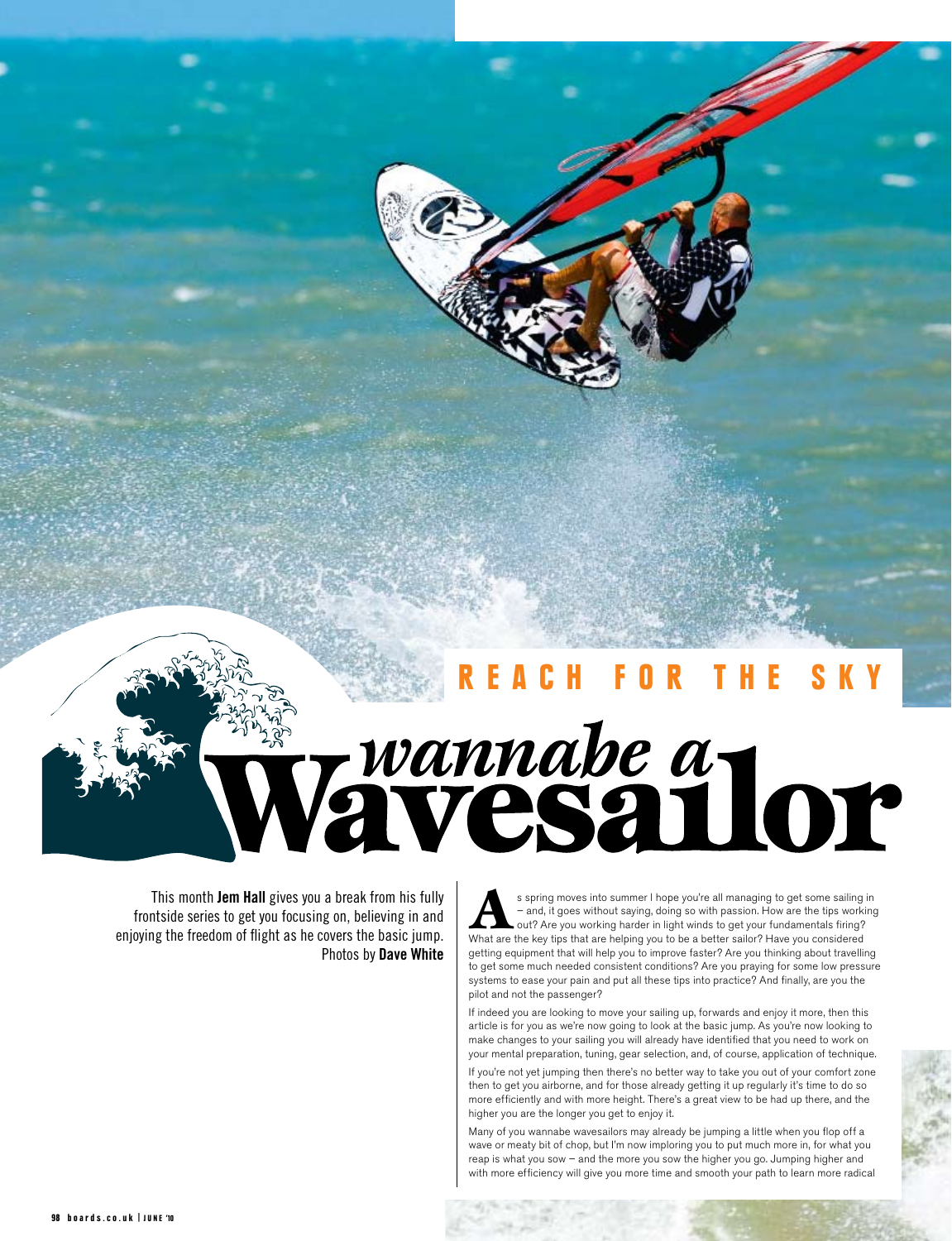

**ABOVE:** Jumping allows all sorts of expression **RIGHT:** Great tail up jumps lead to better forward loops **BOTTOM RIGHT:** Jumping both ways well ensures aerials can be nailed. (Photo: Clark Merritt / SoloSports)

jumps in the future. In some conditions making decent jumps is the difference between getting out the back and taking a beating – or a 'learning experience' as us coaches like to call it.

Jumping is one of the best parts of windsurfing; nailing your first jumps and getting fully confident in the air are memorable indeed. Chop-hops and wave jumps can be done before you've gained proficiency in many other moves (such as gybes and tacks), as once you have good speed in the straps on smaller boards you're fully ready for some aerial action. Many lighter or younger sailors nail some sweet jumps but aren't yet strong enough for some of the more powerful moves like carve gybes and hard-hitting waveriding.

#### Tuning

First up, your tuning is very important so be sure to check out my Jem's Gems section. Your board selection should be 111L and downwards, and freestyle-wave, freestyle or a waveboard, as their rockerlines are more eager to take off.

#### Analyse this... and that

To get properly airborne a bit of a ramp is handy, so you'll need to analyse the water for some juicy lumps and bumps. Just as wind awareness and really seeing gusts and lulls helps your stance and board speed, so too does seeking out the most suitable ramps. These observations are the first part of your journey into airtime action.

### Fasten seatbelts and prepare for take-off

Your take-off will be slightly into the wind and with board's tail in the trough, which brings the nose up and feeds air under the board. However, speed is your friend here so your sailing line shouldn't be upwind for too long. More speed means more height and the more you put into taking off the more you get out. The board will not jump for you, so you have to be the pilot not the passenger and give the kit the technique that is required to get it airborne.

The biggest tip to get you off the water is that your stance should be quite different pre-jump to ensure that the kit's in the right position for taking-off. This is the most major change you'll make in jumping well, so forget about being outboard and motoring – think more about getting over the board and be ready to 'ollie' as you would in other boardsports. Read on for the nitty gritty…





JUNE '10 | boards.co.uk 99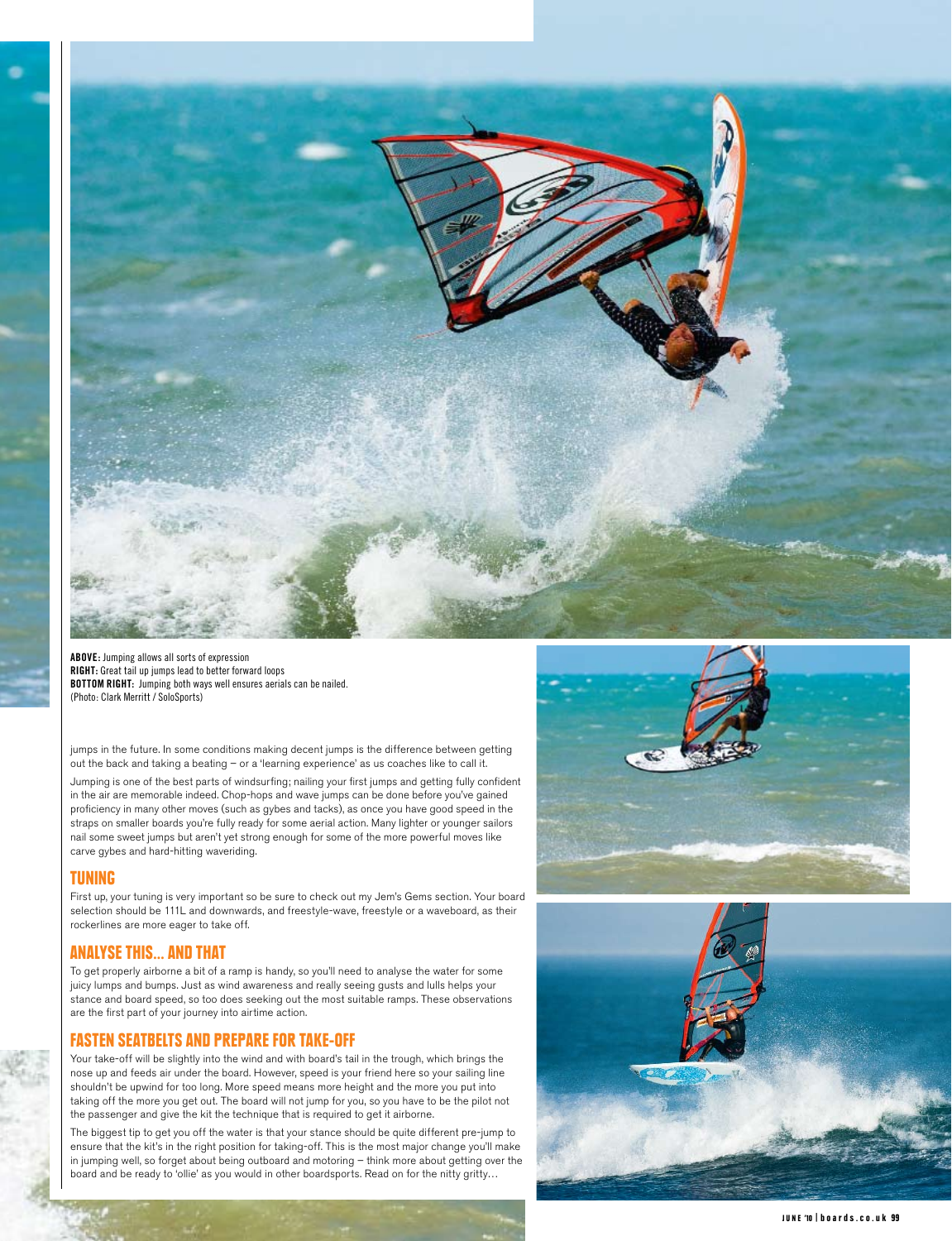

#### How To...

This sequence was shot in Jeri, Brazil, on a 5.2 Ezzy Wave Panther 2 and a RRD Wave Twin 90. I was well powered in cross / slightly onshore conditions and the good ramps were quite obvious. The better my early planing and speed through the break and up the wave the better and higher my jumps were. In beach breaks where the best waves are quite close to shore it's best to be well powered on bigger kit. This way you can plane more easily and do shorter reaches, and being overpowered out the back gets you upwind quicker, meaning you not only get more jumps but also more rides. Carving huge grooves in the ocean out to sea will not make you a better wavesailor – short runs and jumping every run mean more action and some investment in the fitness bank.

#### **The actions you WANT to do are:**

- **1.** Spot the ramp and get set up with your body inboard and low after unhooking. Bend the back leg and get your head below boom height. Keep speed by pulling down on your front arm.
- **2.** Face up the board and quarter turn your hips to face forward to weight the tail and bring the nose up, which also opens the sail. All this unsticks the nose ready to fly.
- **3. Push** down aggressively through the toes of the back foot as you bring the rig back towards you. The more you do this the higher the nose and therefore the board will go. Begin to look up as where you look is where you go. Your arms should be medium width apart here.
- **4. Pull** the front leg up and forward as you simultaneously **pull up** and forward on the boom. It's almost as if you're aiming to knee yourself on the chin with your front knee

and then eventually your back knee. Many people are quite passive here. Don't be. Get active and get high, dude!

- **5. Bend** your back leg to **pull** the tail up and begin pushing the nose off through a straightening front leg. Your leg scissoring skills from tacking will help here. Drop your hips and bend your arms to pull the rig back and turn it into a gliding wing. Really concentrate on a compact and efficient aerial stance here. Not only should have you have popped the board through your core but now you should be really contracting your core (stomach muscle belt) to assist in keeping your shape. Hold the tuck and look forward to spot your landing. Your big straps will allow you to get your toes down and therefore the wind under the hull. Sail and hull are now working to propel you up and along and increase your hang-time.
- **6.** Open the sail to drop the tail and come out of your stance by starting to extend the back leg for a tail-first landing. Land with your back leg flexed and front leg straight, but soft. This means you will scissor off the wind on touchdown and gain some much needed momentum.
- **7.** Open the sail to keep speed and throw the rig forwards and upright. If you get all clingy on the sail here you'll lose power and speed. Many sailors love rig hugging after landing jumps (kind of like I am here), and if you find yourself getting too close up and personal then you're best advised to release the handbrake and straighten your arms. Drop your bodyweight down to get into a smooth early planing position, making full use of your BIG straps, which make it easier to weight your toes and keep the board laterally flat.